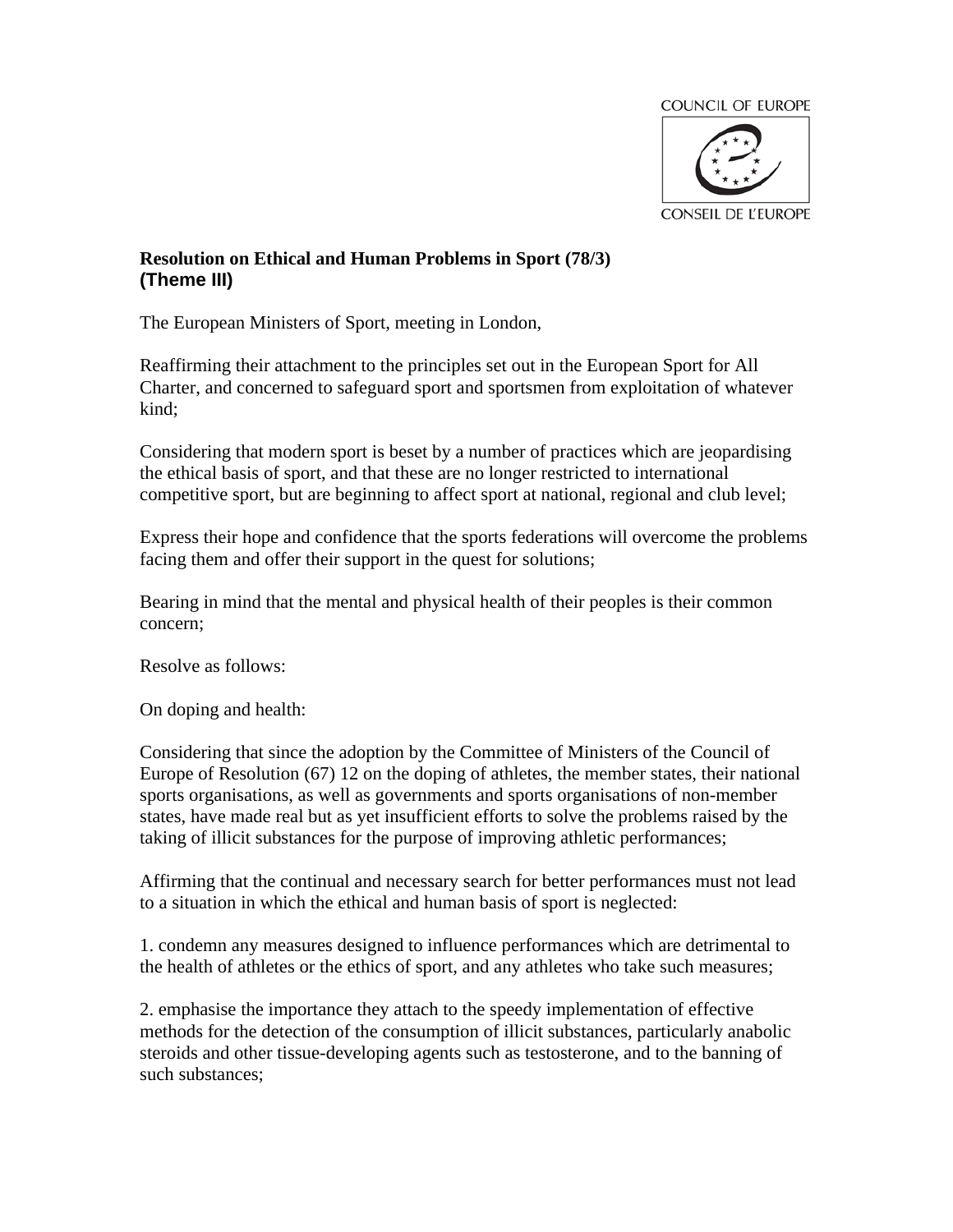3. invite their respective governments:

a. to co-ordinate the action of the Ministers responsible for Health and for Sport, to support the governing bodies of sport in these tasks, and to intensify the co-ordination of relevant international research at a European level;

b. to support the testing of athletes for illicit substances at and between events and also to support an international programme for monitoring the results of tests at suitable laboratories in each country, to which the responsible sports and medicine authorities have guaranteed access, subject to the usual rules of medical confidentiality;

c. to recommend regular health checks for sportsmen and progressively to provide the facilities for this;

d. to invite national sports organisations to intensify their efforts to preclude the taking of illicit substances and suggest the following measures which might be carried out at national level by each country's most appropriate sports organisation:

i. a publicity campaign directed at athletes on the dangers to health of doping, using for example the information contained in the background paper prepared for this conference;

ii. encouraging the maintenance of respect for the ethics and practice of sport;

iii. compiling and publishing, in agreement with international directives, accurate and detailed lists of stimulating agents and means of testing for them;

iv. instituting and supporting practical and regular doping tests;

v. working towards a stricter control of the issue of medical prescriptions involving potential doping agents;

vi. instituting stricter sanctions for athletes found using stimulants, which should be applied also to trainers, doctors or managers who have encouraged their use.

On professionalism and commercialism:

Desirous of preserving sport from excessive commercial exploitation;

Recalling the resolution on "Public Authorities and Sport for All" adopted at the Brussels Conference which stated that "the use of advertising is only acceptable as long as it is in the interests of sport and those who practise it and provided that sportsmen should in no circumstances become a vehicle for advertising";

Considering that neither professionalism nor semi-professionalism is to be condemned in itself, but that both have or can have a harmful effect on the ethical and human values of sport and may arouse feelings of frustration in sportsmen in their private lives;